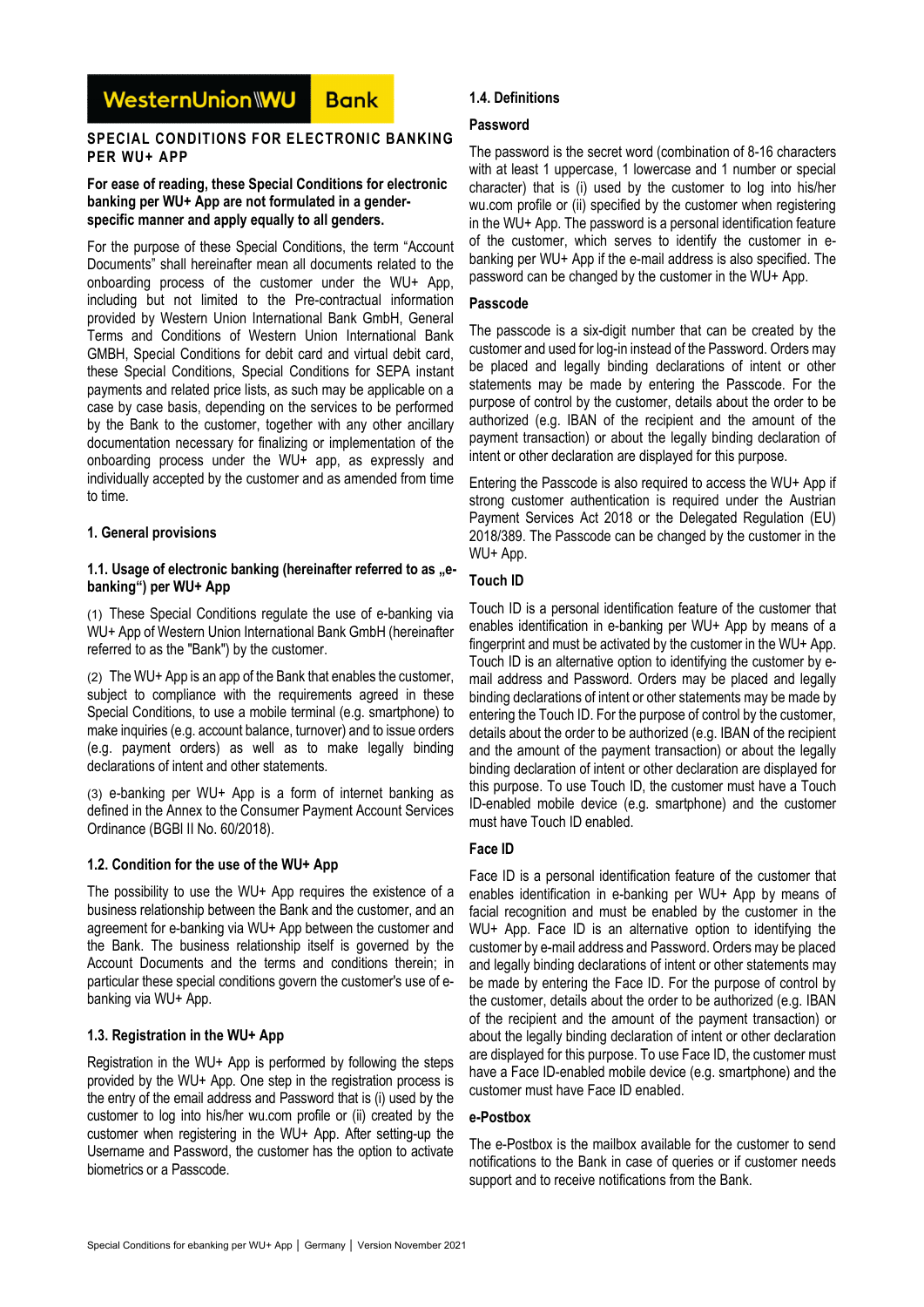### **Authentication code**

The authentication code is a code that is generated during strong customer authentication as defined in the Austrian Payment Services Act and the Delegated Regulation (EU) 2018/389 and is dynamically linked to the step to be authorized (e.g., the order to be authorized or the customer's declaration of intent to be submitted). Each time the Passcode is entered, a unique authentication code is generated.

### **Strong Customer Authentication**

Strong customer authentication is the strong customer authentication procedure regulated in the Austrian Payment Services Act 2018 and the Delegated Regulation (EU) 2018/389.

### **2. Access – Orders and declarations**

(1) Access to e-banking per WU+ App is only granted to customers who have legitimized themselves by entering their email address and Password or by Touch ID or Face ID or Passcode. The additional entry of the Passcode for access to the WU+ App is required if more than 30 days have elapsed since the last strong customer authentication or if the customer accesses his payment account for the first time.

(2) The placing of orders and the submission of legally binding declarations of intent or other declarations by the customer shall be effected by entering its Passcode, Touch ID or Face ID.

(3) Legally binding declarations of intent by the customer may also be made by the customer accepting an offer expressly made to him by the Bank in e-banking per WU+ App by declaring acceptance (e.g. by clicking on a box containing his declaration of consent) and subsequently confirming his acceptance (e.g. by pressing a button); the customer may also make other declarations in this way.

(4) The Bank is entitled, but not obliged, to execute transfers of the customer under the conditions of Articles 10 to 21 of the Delegated Regulation (EU) 2018/389 also without authorization by the Passcode, Touch ID or Face ID.

(5) Acceptance of orders by the Bank shall not be deemed to be a confirmation of execution.

## **3. Due Diligence and recommended security measures**

### **3.1. Compliance obligation**

Each customer is obliged to comply with the duties of care agreed upon in section 3.2. Customers who are entrepreneurs are additionally obliged to comply with the recommended security measures pursuant to Section 3.3. For customers who are consumers, the Bank recommends compliance with the recommended security measures, without consumers being obliged to comply. A breach of these obligations may, pursuant to Section 7 (in relation to consumers) or Section 8 (in relation to entrepreneurs), result in the customer's liability for damages or in the elimination or reduction of its claims for damages against the Bank.

### **3.2. Due Diligence obligations**

### **3.2.1. Confidentiality and blocking obligation**

(1) The customer shall keep its Password and Passcode secret; it may not disclose them to third parties or pass them on to third parties in any other way. However, disclosure to payment initiation service providers and account information service providers is

permissible insofar as it is necessary for them to be able to provide their services to the customer.

(2) The customer is obliged to exercise the utmost care in the storage and use of his Password and the Passcode in order to avoid misuse. In particular, the customer shall ensure that its Password and the Passcode are not spied out during their use; the customer shall also not store them in his/her mobile device on which he/she has installed the WU+ App or note them electronically, for example in an app for notes, unless such storage or app is protected against access by third parties.

(3) In the event of loss of Password and/or Passcode, as well as if the customer has become aware of any misuse or other unauthorized use of e-banking per WU+ App, the customer shall immediately arrange for the blocking of access to its e-banking per WU+ App.

(4) In the event of loss or theft of the customer's mobile device on which the WU+ App is installed, the customer shall immediately arrange for the blocking of the customer's access to e-banking per WU+ App; this shall also apply if the customer has installed the WU+ App on several mobile devices and one of them is stolen or lost.

#### **3.2.2. Due Diligence for locking the mobile device and during installation**

(1) The customer is obliged to block access to the use of the mobile device on which the WU+ App is installed or access to data stored there for unauthorized persons if the customer does not use the device.

(2) The customer may install the WU+ App exclusively from the Apple App Store or the Google Play Store.

### **3.2.3. Due Diligence for orders and declarations**

The data displayed in the WU+ App after entry by the customer must be checked for correctness by the customer before using the Passcode, Touch ID or Face ID. The Passcode, Touch ID or Face ID may only be used to place orders or make declarations if the data displayed in the WU+ App matches the desired order or the desired legally binding declaration of intent or other declaration.

### **3.3. Recommended security measures when using e-banking per WU+ App**

(1) The customer is recommended to change the Password and the Passcode on his own on a regular basis, at least every two months.

(2) The customer is advised to immediately block access to ebanking per WU+ App if there is reason to fear that unauthorized third parties have gained knowledge of the Password and/or Passcode, or if there are other circumstances that could enable an unauthorized third party to misuse the Password and/or Passcode.

(3) The customer is recommended to secure his mobile device, on which the WU+ App is installed, against risks from the internet, in particular to keep it up-to-date, as well as to perform security updates of the operating system of the mobile device and to use an up-to-date virus protection.

### **4. Block**

# **4.1. Automated block**

(1) Access to e-banking per WU+ App is automatically temporarily blocked if the Password is entered incorrectly three times in a row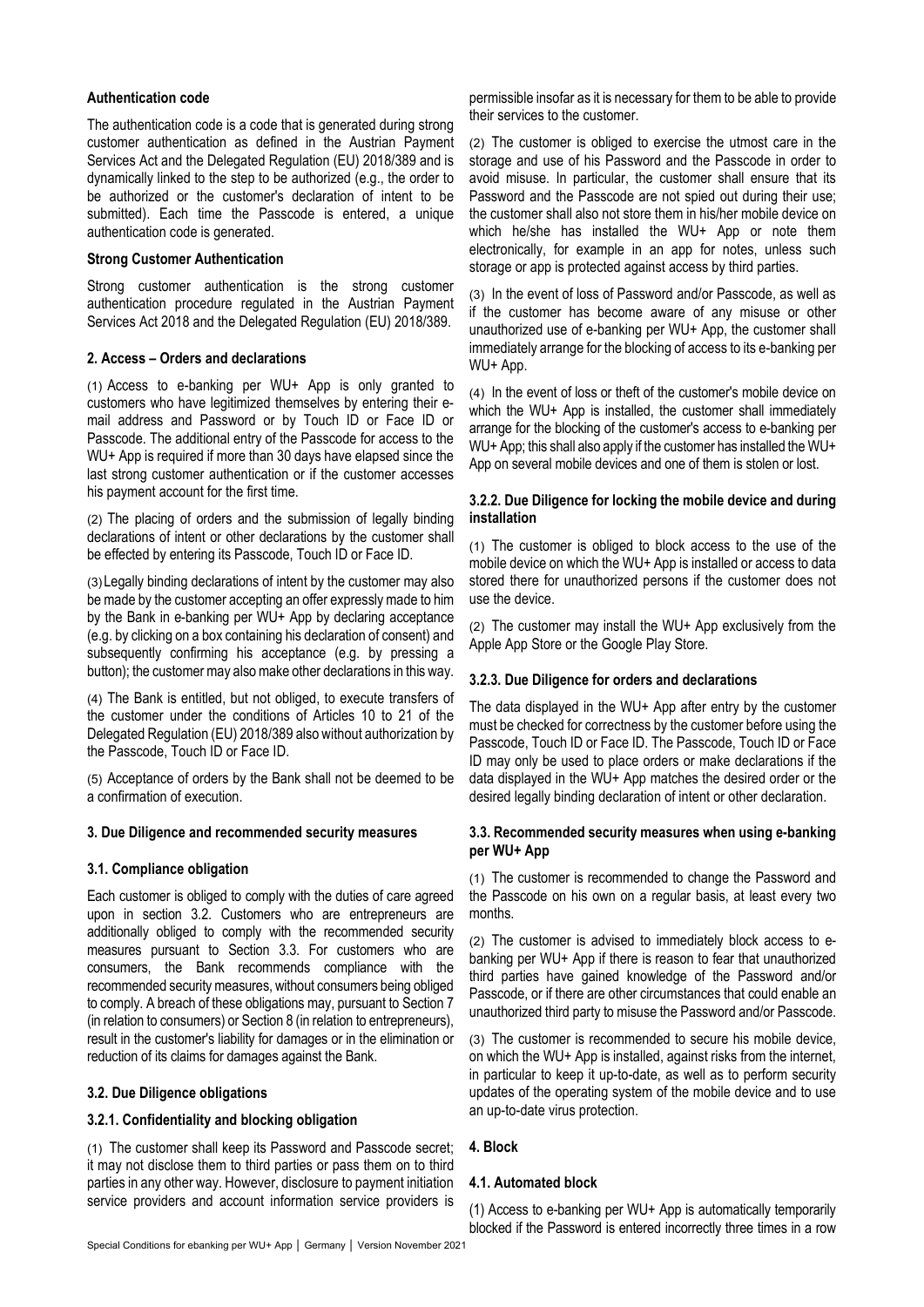during an access. After the first temporary block has been automatically lifted and if the Password is entered incorrectly twice in succession, a second temporary lockout will occur. After the second temporary lock is removed, each additional incorrect Password entry will result in a new temporary lock. The maximum total number of incorrect Password entries that will result in a temporary lockout is nine. After the tenth incorrect Password entry, access to e-banking per WU+ App will be automatically blocked permanently. The Bank will immediately notify the customer of the duration of the respective temporary block.

(2) Access to e-banking per WU+ App is automatically blocked permanently if the Passcode has been entered incorrectly five times in succession.

### **4.2. Block by the customer**

The customer can block access to e-banking per WU+ App by entering the Passcode incorrectly five times in succession him- /herself or by telephone at any time at +496990235063.

## **4.3. Block by the Bank**

(1) The Bank shall be entitled to block e-banking per WU+ App for a customer if objective reasons related to security justify this or if there is a suspicion of unauthorized or fraudulent use.

(2) The Bank shall inform the customer of any blocking of e-banking per WU+ App and the reasons therefor as far as possible before, but at the latest without undue delay after, the blocking, provided that the disclosure of the blocking or the reasons for the blocking would not violate a court order or an order of an administrative authority or be contrary to national or European law or objective security considerations.

# **4.4. Announcement and lifting of the block**

(1) Before a block becomes permanent, the customer will receive a warning.

(2) The Bank shall lift a block pursuant to section 4.3. as soon as the reasons for the block no longer exist. The Bank shall inform the customer of the lifting of the block without undue delay.

(3) The customer may request the lifting of a block at any time by telephone at +496990235063.

### **5. Legally binding orders and declarations of the customer**

(1) Orders and legally binding declarations of intent as well as other declarations made by the customer in e-banking per WU+ App shall be deemed to have been issued or made by the customer if the customer has released them by means of the Passcode, Touch ID or Face ID. The Customer may also make declarations of intent in the manner set forth in Section 2 (3).

(2) The Bank shall not be obliged to obtain a confirmation of the order or the legally binding declaration of intent or any other declaration. The right of the Bank to obtain an order confirmation as agreed in Section 4 of the "General Terms and Conditions of Western Union International Bank GmbH" (hereinafter referred to as "GTC") shall remain unaffected thereby.

(3) Orders and legally binding declarations of intent as well as other declarations by the customer may only be issued or made using the WU+ App to the extent that they are covered by an authorization of disposal pursuant to Section 31 GTC.

### **6. Time of receipt/ Execution of payment orders**

(1) Time of receipt of payment orders: The time at which a payment order is received by the Bank via e-banking per WU+ App shall be deemed the time of receipt. If the payment order is received on a business day after the cut-off time or not on a business day of the Bank, the order shall be treated as if it had been received by the Bank on the next business day.

(2) The cut-off time for payment orders on a business day is specified in section II. 5.2 of the " Pre-contractual information provided by Western Union International Bank GmbH".

(3) Payment orders: If the customer does not provide a future execution date, the payment order shall be executed on the same day if the payment transaction data is available for processing by the Bank's acceptance deadline at the latest. Otherwise, the execution shall take place no later than on the business day following the day of data transmission by the ordering party. The prerequisite for execution is sufficient account coverage (credit balance or overdraft facility).

(4) Additionally, Sections 39 and 39a GTC shall apply where transfer orders are regulated.

## **7. Liability of the customer as a consumer**

(1) The customer who is a consumer shall be liable for the entire loss of an unauthorized payment transaction caused to the Bank (i) by the customer's intentional or grossly negligent breach of the duties of care pursuant to Section 3.2 or (ii) with the intent to defraud.

(2) If the breach of the due diligence obligations pursuant to Section 3.2. is due to slight negligence on the part of the customer, the customer's liability shall be limited to a maximum of EUR 50. If the customer has breached the duties of care pursuant to Section 3.2 neither fraudulently nor intentionally, the type of personalized security features and the particular circumstances under which the misuse of e-banking per WU+ App took place shall be taken into account in any division of damages between the customer and the Bank.

(3) If the loss or theft of the mobile terminal on which the WU+ App is installed or the misuse of e-banking per WU+ App was not noticeable to the customer prior to the payment, the customer shall not be liable in the event of a slightly negligent breach of the duties of care pursuant to Section 3.2. The customer shall also not be liable in the event of a slightly negligent breach of the due diligence obligations pursuant to Section 3.2 if the loss of the personal identification features was caused by acts or omissions of the Bank (including its employees and agents and other entities to which such services have been outsourced).

(4) Notwithstanding Section 7 (2), the customer shall not be liable if the Bank did not require strong customer authentication in case of misuse of e-banking per WU+ App or in case of an unauthorized payment via e-banking per WU+ App. If an unauthorized payment transaction was fraudulently facilitated by the customer, the customer shall be liable irrespective of whether the Bank required strong customer authentication or not.

(5) The customer shall not be liable if the damages resulted from a non-authorized use of e-banking per WU+ App after the customer has informed WUIB of a loss, theft or misuse in accordance with section 3.2.1(3) or section 4, unless the customer acted with fraudulent intent.